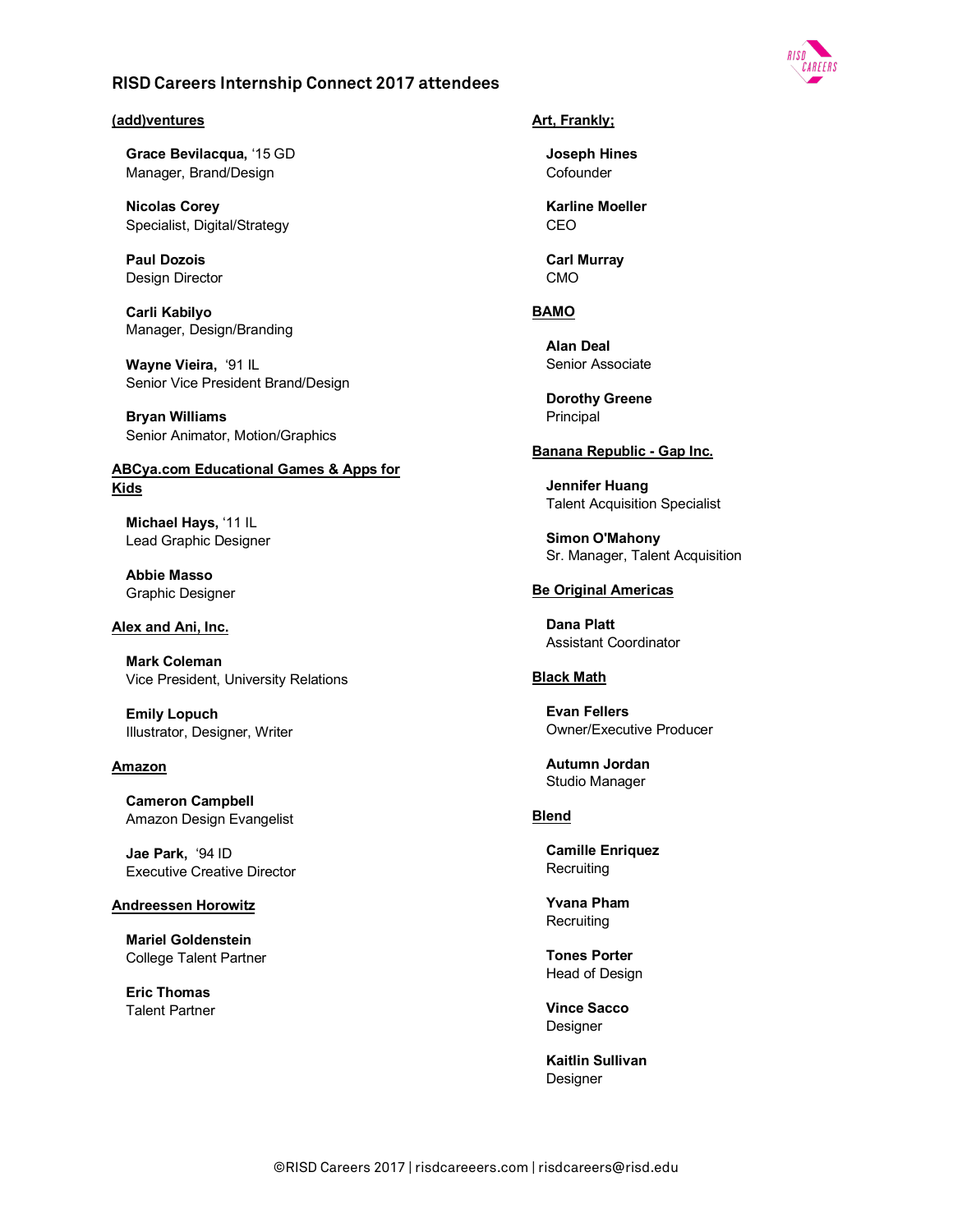

# **Blue Marble Brands**

**Melissa Clark**  Creative Production Manager

**Caity Courcier**  Marketing Manager

**Jane Damiani**  Senior Graphic Designer

## **Brahmin Leatherworks**

**Katherine Medeiros**  HR Administrator

**Nicole DaSilva**  Human Resources

## **BrainCo Inc.**

**Jingjing Xi**  HR

**Zhaoyi Yang**  Lead Designer

## **CannonDesign**

**Aimee Hughes**  Senior Associate, Human Resources

**Craig Mutter**  Design Principal

**Kalyn Pavlinic**  Sr. Associate

## **Capital One**

**David Dao,** '06 D+M Creative Director

**Ido Mor,** '02 ID Senior Manager, Design Strategy

## **Cider Mill Press Book Publishers**

**John Whalen**  Founder & Publisher

# **Clarks**

**Patricia Juliani**  Recruiting Manager

**Kara Salvucci Recruiter** 

# **Collette**

**Jennifer Astin**  Recruiting Assistant

**Danielle Johnston**  Recruitment Manager

# **Corey McPherson Nash**

**Saewon Park,** '13 GD Designer

# **CVS Health**

**Brett Gerstenblatt**  VP, Executive Creative Director

**Rebecca Sisson,** '05 GD Store Experience

# **David Monn, LLC**

**Quinn Gormley**  Director or Public Relations & Marketing

**Kayla Little,** '13 IL Design Manager

**Elizabeth Santoro**  Business Manager

# **Design Distill**

**Michael Clouse,** '15 ARCH Designer

**Andrew Hartness**  Principal

## **Design Within Reach**

**Regina Nettleton**  Talent Acquisition Associate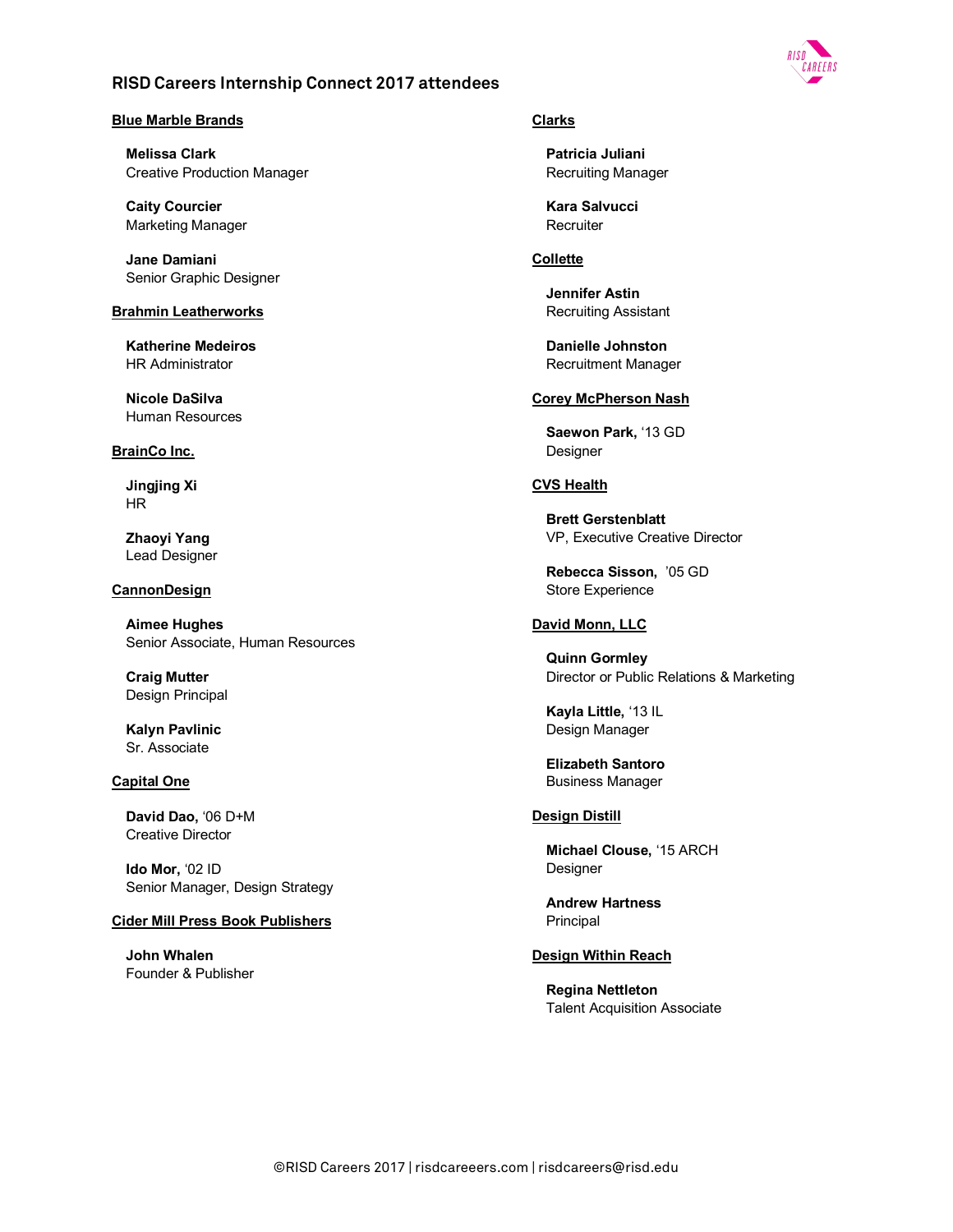

## **DiLeonardo International**

**Xiaoxu Liu,** '14 IARCH Designer / Project Coordinator

**Jennifer Skaife**  Design Director

## **Dinardo Design**

**Jeffrey Dinardo**  Owner

# **Dorel Juvenile Group**

**Kay Raffi**  Senior Industrial Designer

#### **DownCity Design**

**Adrienne Gagnon,** '08 TLAD Executive Director

**Ariana Martinez**  Community Outreach Vista

### **EF Education First**

**Ashley Armstrong**  UX

**Nate Cameron**  Creative Director

**Natasha Franks,** '14 ID User Experience Designer

**Devon Roche**  Tech & Creative Recruitment Coordinator

#### **Evie Porwick/FPO, LLC**

**Evie Porwick,** '88 GD Owner/Recruiter

# **Facebook**

**Jonathan Arena,** '09 GD Senior Product Designer

**Ryan Biega**  University Design Recruiter

**Julyanne Liang**  Product Designer

**Andrew Liebchen**  Product Designer

#### **Fidelity Investments**

**Josephine Holmboe**  Creative Director

**Abby Oldham,** '13 GD Design Lead

**Lindsey Sepich**  Associate University Relations Manager

**Kegan Tawney**  UX Designer

# **Google Inc.**

**Elliot Burford**  Creative Lead

**Sheila Larkin**  TVC/Recruitment Manager

**Barron Webster Designer** 

## **Hasbro Inc. - Cake Mix Studios**

**Dave Stebenne,** '94 IL Art Director

**Evelynn Glausman,** '06 PM Manager - Product Development

**Steve Masso**  Manager, Product Development Services

**Jessica Poretsky**  Senior Talent Acquisition Partner

## **High5Games**

**Thom Ang**  Vice President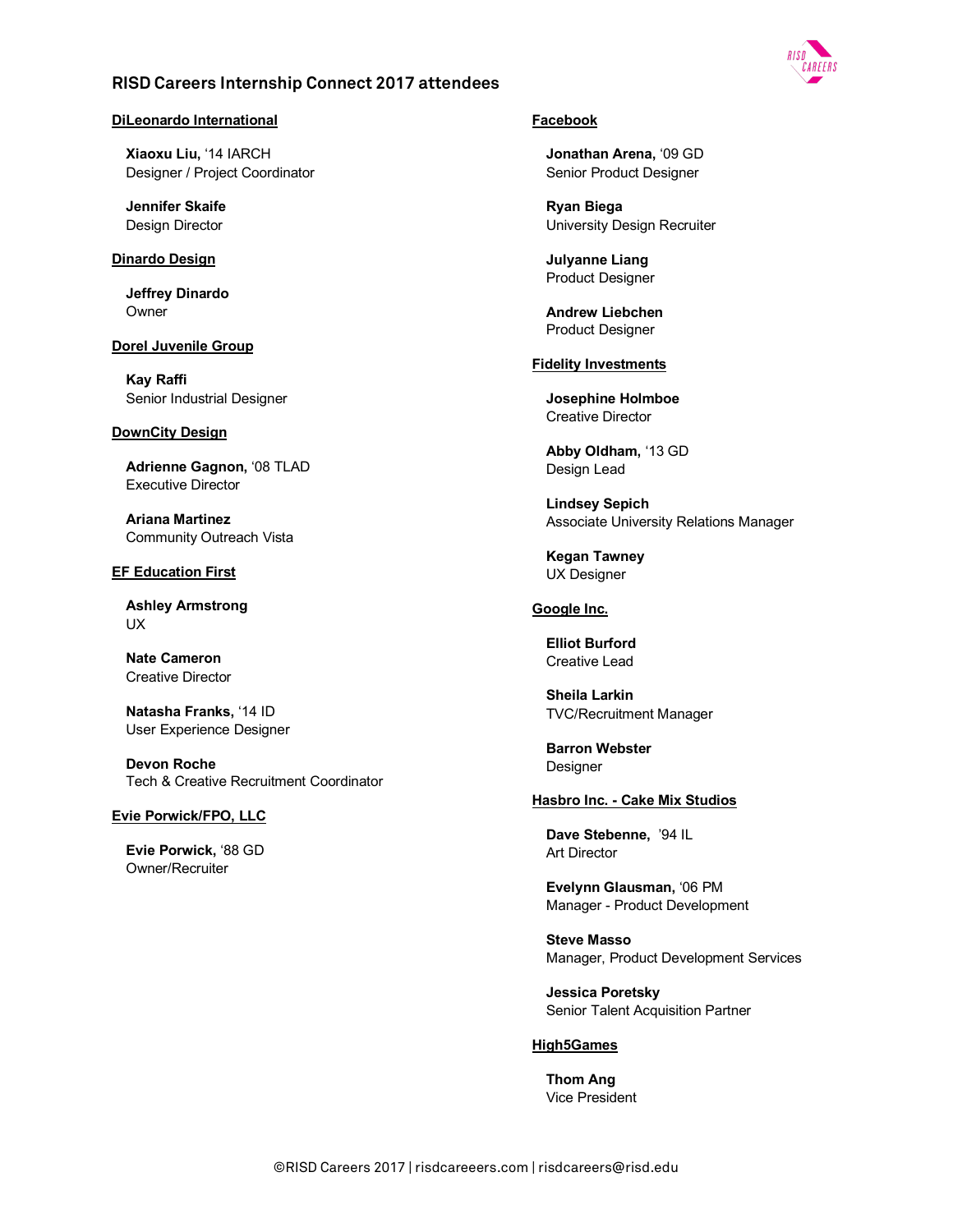

## **Huge**

**Elena Anderson**  Associate Recruiter

**Sarah Gray**  Creative Recruiter

**Marissa Grey**  Recruitment Director

# **Humanface**

**Jon Brzyski,** '97 IL Principal

# **IGT**

**Sarah Morton**  Global Talent Acquisition Specialist

## **Image Conscious Studios**

**Justin Perricone**  UX Strategist/ Apprenticeship Coordinator

## **I-Park Foundation**

**Fred Albert**  Communications Director

**Hiring Manager**  Hiring Manager

**Lisa Simonds**  Residency Program Coordinator

**iZotope, Inc.**

**Brandon Baier**  Talent Acquisition

**Kasia Bytnerowicz**  Creative Director

**Brian Desmond** Senior UX Designer

**Julian Moore**  Graphic Design Speacialist

## **J.Jill**

**Carly Dube**  College Relations Recruiter

## **Jack Morton Worldwide**

**Patty Barrett**  Sr. HR Associate

# **Jamestown Arts Center**

**Karen Conway**  Exhibition Director

**Tessa Freas Rodgers,** '10 IL Marketing Manager

**Seamus Hanes**  Education Coordinator

# **Johnson & Johnson**

**Jennifer Arnell**  Design Operations Manager

**Nicole Borman**  University Recruiter

**Maureen Boudreau**  Director, Healthcare Technology Center

**Anna Callaway**  Graphic Designer

**Cindy Nuez-Guevara**  Jr Analyst, Global Operations

**Caitlin O'Shea**  University Recruiter

**Wendy Price Recruiter** 

**Chris Purcell,** '01 ID Senior Manager, Interaction Design

**Jed Skillins**  Senior Designer

## **Kaydee Designs Inc**

**Richard Rakauskas**  President

# **Key Tech**

**Chet Larrow**  Industrial Designer

**Andre Minoli**  Industrial Designer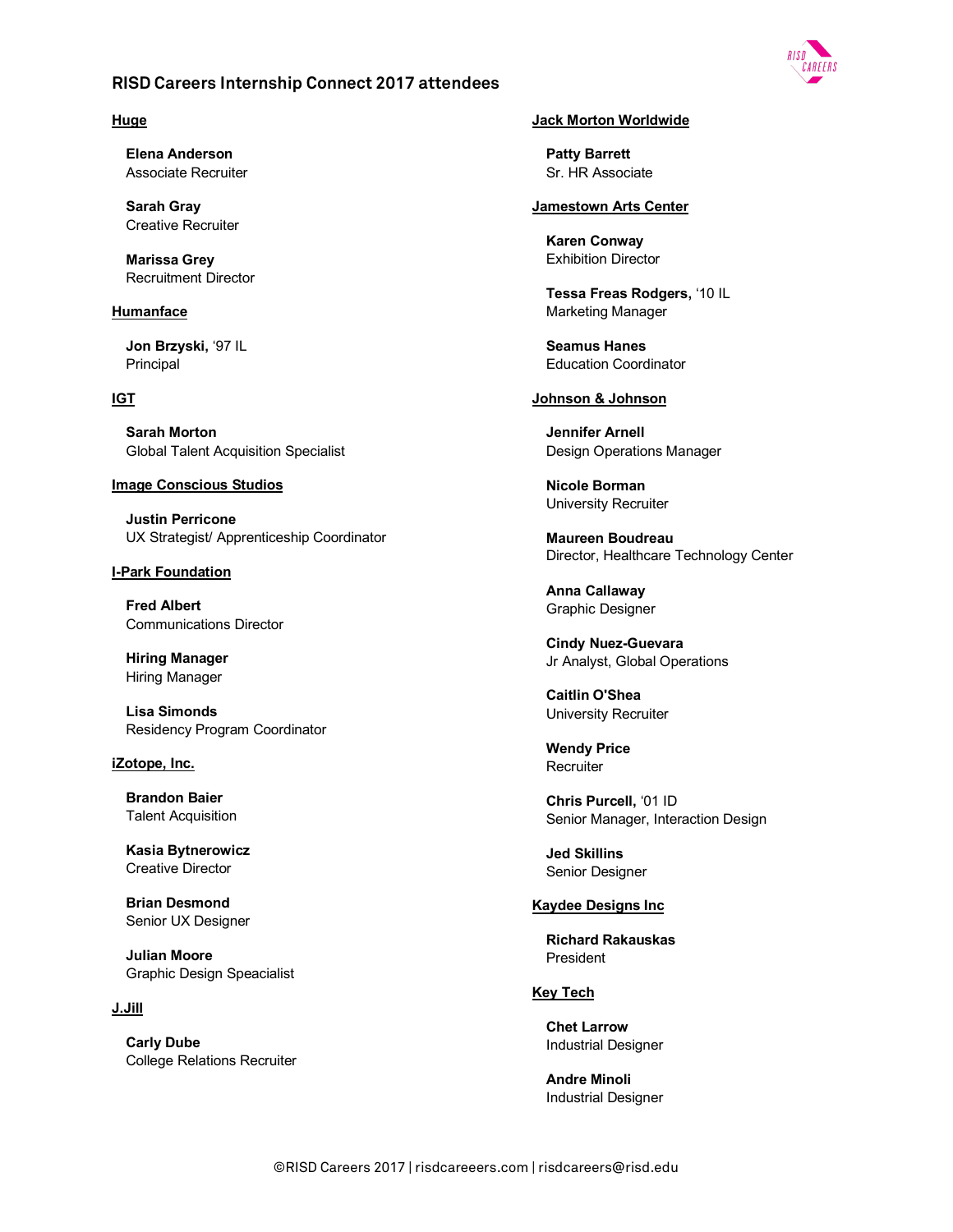

# **Kohler Co.**

**Gregory deSwarte**  Creative Strategy & Innovation, Industrial Design & Product Development

**Mandy Heffernan**  HR

**Claudia Krepsky**  Sr. Recruiter-College & Community Relations

**Terrence Mahon**  Manager ID

## **Kokrobitey Institute**

**Elise McMahon,** '09 FD Design Director

## **Kyla Coburn Design**

**Rachel Asbeo**  Designer

**Raegan Donnelly** Business Manager

## **Lam Partners**

**Justin Brown,** '94 ID Associate Principal + IT Supervisor

**Amber Hepner** 

## **Larisa Designs**

**Larisa Martino** Artist/Owner

## **Lilla Rogers Studio**

**Joanne Hus**  Agent

**Lilla Rogers**  Owner

**Little Brown Books for Young Readers**

**Saho Fuji**  Art Director

**Sasha Illingworth,** '00 IL Executive Art Director

# **L'Oreal USA**

**Justine Caruselle**  Talent Acquisition Intern

**Jon Moore**  Director, Talent Acquisition, University **Relations** 

# **Mad\*Pow**

**Brady Bonus**  SVP Design

**Rob Botsford**  Senior Visual Experience Designer

**Rob Gifford**  Director, Experience Design

**Tara Kennedy**  Manager of Business Operations

# **Movado Group, Inc**

**James Dangora**  Sr. Designer

**Vjekoslav Miloradovic**  Design Manager

**Joe Sheehan**  Technical Design Manager

**Christine Tobias**  Vice President Human Resources

## **NEMO Equipment, Inc**

**Cam Brensinger,** '02 ID Founder and CEO

**Zack Kamen,** '09 ID Industrial Designer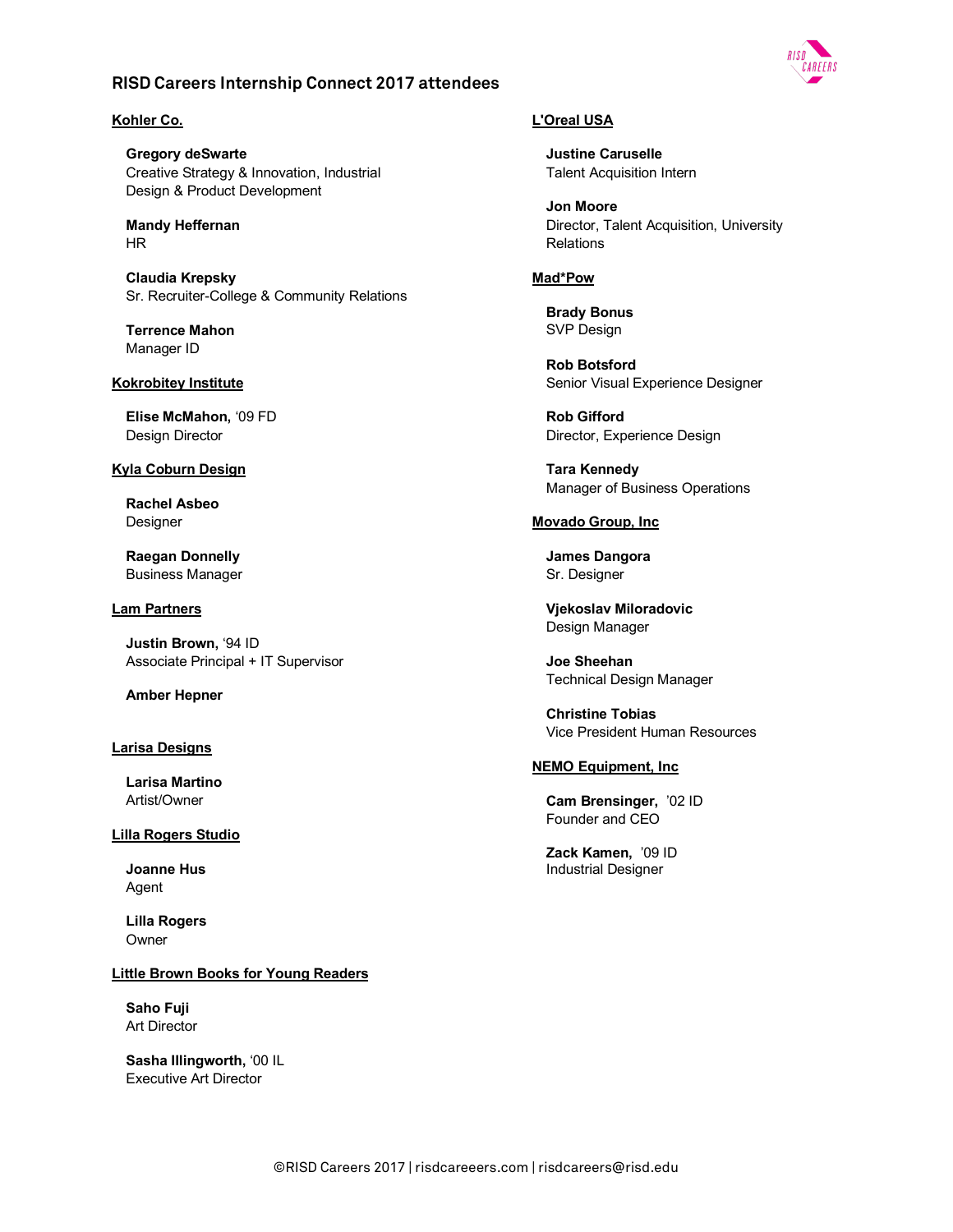# **Neoscape, Inc.**

**Evan Buxton**  Interactive Director

**Mark Hickey**  Graphic Designer

**Ali Lindquist**  Design Director

**Molly Roughan**  Office Admin

# **New Art Center**

**Kaelynn Maloney**  Office Manager

# **Nuts 'N More**

**Peter Ferreira** CEO

# **OHO Interactive**

**DJ Min**  Creative Director, UXD

**Kelly O'Foran**  Visual & UX Designer

# **Omnicom Health Group**

**Palak Doshi**  Talent Acquisition Partner

**Kelly Hurley**  Sr. Art Dir.

## **Pearlfisher**

**Ann Rhee**  Dir, Creative Operations

**Eric Rodriguez**  Senior Designer

# **Pembrooke & Ives**

**Aaron Dussair**  Chief Operating Officer

**Nathan Prussing**  Director of Operations

**Teresa Sheffield**  Assistant

# **Populous**

**Derrick Choi**  Principal - Aviation

**Brian Mirakian**  Principal - Activate

**Alex Ogata**  Associate Principal / Studio Director

**Eric Williams**  Ass. Senior Architect Technician

# **Potion**

**Edyta Lewicka**  Designer

**Kathryn Rathbun** Studio Manager

# **Preventure, Inc**

**Laura Morris**  Communications COE, Team Lead

# **Raymond Jungles, Inc.**

**Frank Hammond,** '13 LARCH Project Coordinator

# **RISD Museum**

**Rose Keeffe**  Contact Textile Conservator

**Alexandra Poterack**  Associate Educator, Public and Academic Programs

## **Robert A.M. Stern Architects**

**Matthew Solomon,** '15 ARCH Architectural Designer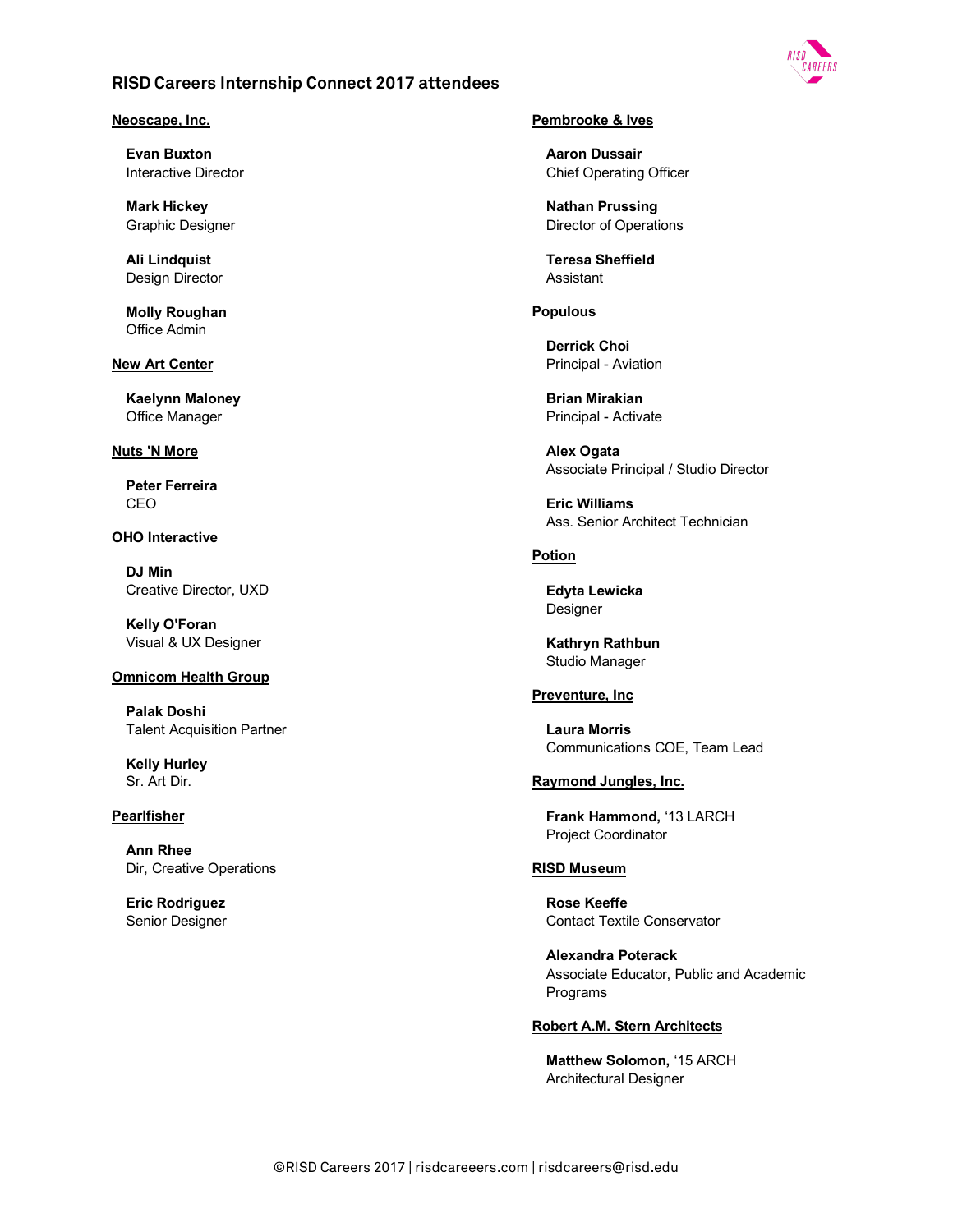

# **Sasaki Associates**

**Nuith Morales**  Landscape Architect

**Ivelisse Otero**  Senior Associate

**Jake Parris**  Studio Assistant

**Robert Sugar**  Architectural Designer

#### **Sosolimited**

**Olivia Johnson**  Designer

**Stephanie Smith**  Studio Manager

### **Summer Infant**

**Mike Fusco** 

**Art Gehr**  Chief Product Officer

**Patricia Hines**  Sr. Director / Human Resources

**Gabrielle LaFalam**  Ass. Industrial Designer

**Mark Strozik**  SVP/ Human Resources

#### **sweetgreen**

**Minali Chatani,** '13 GD Head of Brand Creative

#### **Teague**

**Trevis Kurz**  Sr. Industrial Designer

**Sarah Strausborger** Sr. Recruiter, Talen Aquisiton

# **The Mill**

**Olivia Burke Recruiter** 

**Cat Gulacsy**  Talent Manager/Director of North American **Outreach** 

## **Timberland**

**Theresa Noble Recruiter** 

# **Uber Technologies**

**Kyle DeHovitz,** '13 ID Product Designer

**Brin Rustin**  University Recruiter

# **USAA**

**Keith Cassidy**  Lead Experience Design Strategist

**Steve Gonzalez**  Creative Designer

**Katie Hannibal**  Design Intern Exp Owner

**Denise Hurtado,** '17 GD UI Designer

**Melissa Warm**  Recruiting Coordinator

## **VF Corporation**

**Rod Berg**  Director, Talent Acquisition, Design

#### **WaterFire Providence**

**Ryan Devlin**  Internship Coordinator

# **Wild Power Games**

**Ryan Lesser,** '89 IL Founder

**Jennifer Lesser,** '94 IL Founder